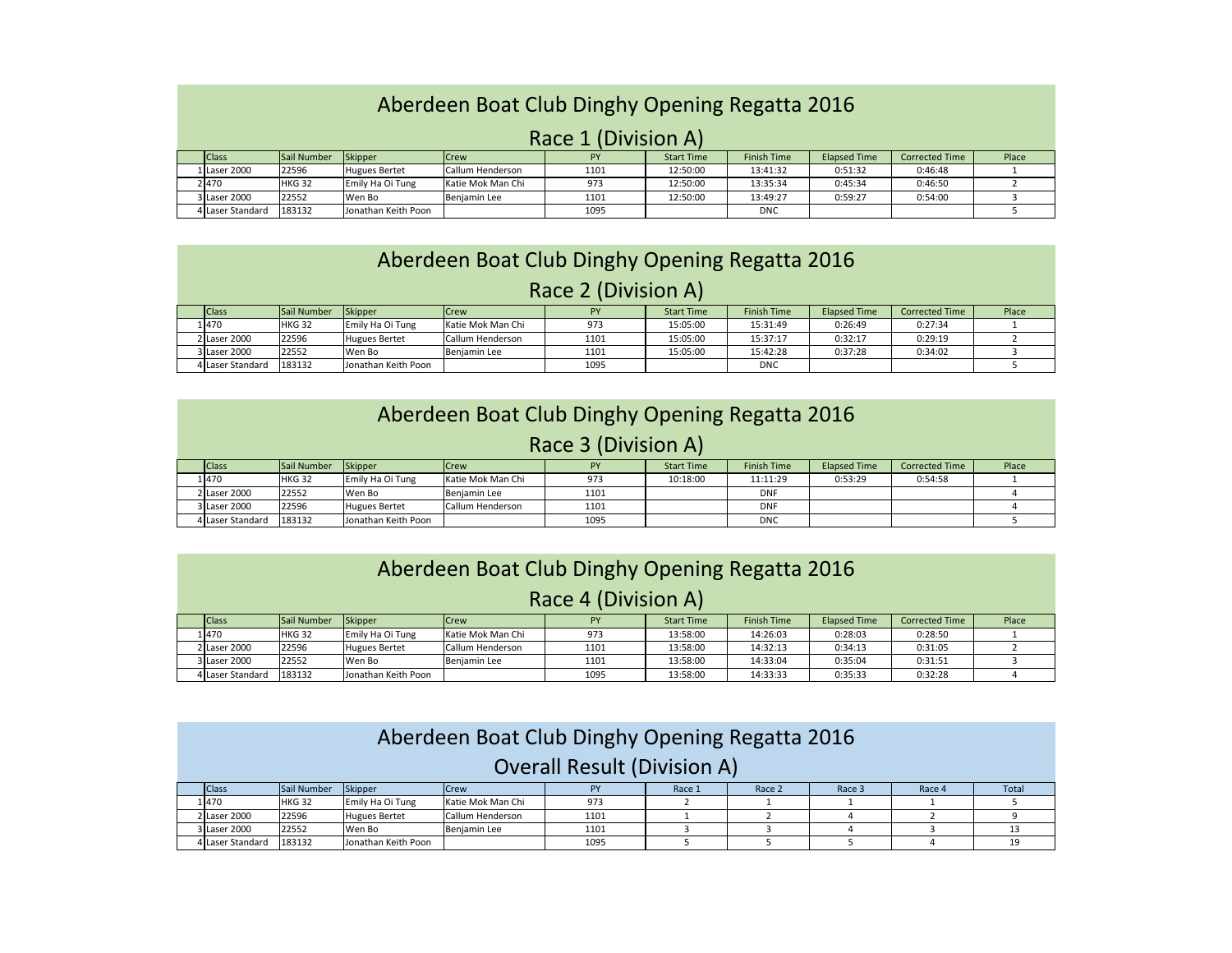## Aberdeen Boat Club Dinghy Opening Regatta 2016Overall Result (Division B)

|                | <b>Class</b> | Sail Number        | Skipper                    | Crew               | Race 1 | Race 2         | Race 3         | <b>Total</b> |
|----------------|--------------|--------------------|----------------------------|--------------------|--------|----------------|----------------|--------------|
| $\mathbf{1}$   | Laser 4.7    | HKG 171980         | Nancy Highfield            |                    |        |                |                | 4            |
| $\overline{2}$ | Laser 4.7    | HKG 150263         | Oskar Tullberg             |                    | 1      | $\overline{2}$ | 5              | 8            |
| 3 <sub>1</sub> | Laser 4.7    | HKG 189131         | Emily Keg                  |                    | 3      | 6              | 3              | 12           |
| 4              | Laser 4.7    | HKG208689          | <b>Emily Wong</b>          |                    | 4      | 5              | 4              | 13           |
| 5              | Laser 4.7    | HKG179799          | Pei Tsun Yip               |                    | 7      | 3              | 6              | 16           |
| $6 \mid$       | Laser 4.7    | HKG 135350         | Sarah Elizabeth Page       |                    | 6      | 8              | 9              | 23           |
| 7              | Laser 4.7    | HKG 179864         | Timothee Bourrut Lacouture |                    | 10     | 7              | 8              | 25           |
| 8              | Laser 4.7    | HKG 179804         | Pasu Chu                   |                    | 5      | 19             | $\overline{2}$ | 26           |
| 9              | Laser 4.7    | HKG 187089         | James Truhol               |                    | 9      | 9              | 10             | 28           |
| 10             | Laser 4.7    | HKG 135573         | Karen Chau                 |                    | 13     | 4              | 13             | 30           |
| 11             | Laser 4.7    | 210048             | <b>CECILE MARTIN</b>       |                    | 8      | 19             | $\overline{7}$ | 34           |
| 12             | Laser 4.7    | HKG 135666         | Wong Wang Chin             |                    | 12     | 10             | 12             | 34           |
| 13             | Laser 4.7    | 179854             | Yee Loong Tang             |                    | 11     | 19             | 11             | 41           |
| 14             | RS Feva      | RHKYC <sub>1</sub> | Samantha Sharp             | Hannah Crawford    | 14     | 11             | 16             | 41           |
| 15             | RS Feva      | RHKYC <sub>2</sub> | <b>Thomas Armistead</b>    | Evan You           | 15     | 19             | 15             | 49           |
| 16             | RS Feva      | RHKYC 4            | Ulysse Ha Thuc             | Johan van den Berg | 19     | 19             | 14             | 52           |
| 17             | RS Feva      | RHKYC 5            | Riccardo Tocco             | Axel Bourgeois     | 19     | 19             | 17             | 55           |
| 18             | RS Feva      | RHKYC <sub>6</sub> | Tabitha Reid               | Maddalena Di Salvo | 19     | 19             | 18             | 56           |